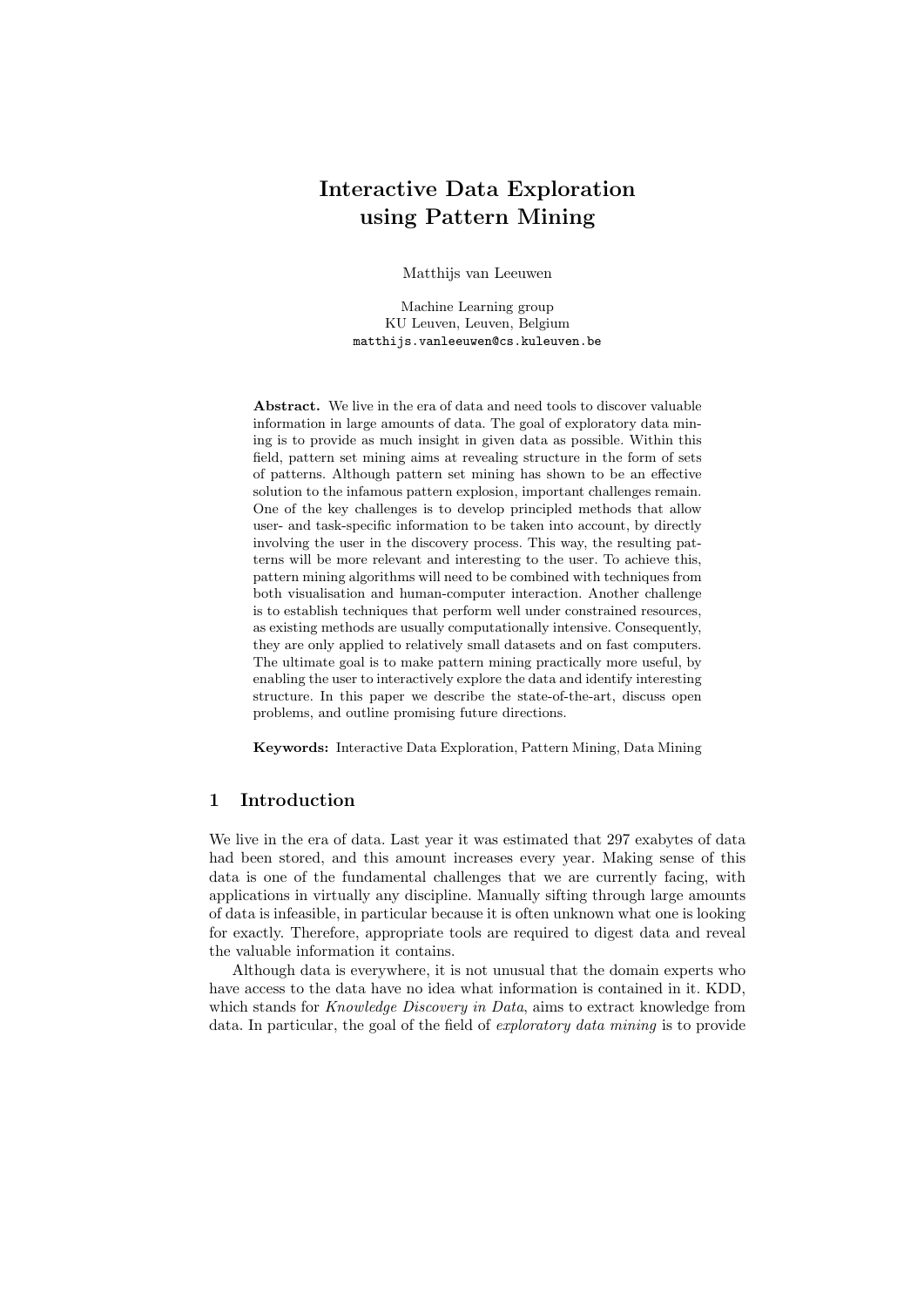a domain expert as much insight in given data as possible. Although inherently vague and ill-defined, it aims to provide a positive answer to the question: Can you tell me something interesting about my data?

As such, its high-level aim is similar to that of visual analytics, but the approach is rather different. Whereas visual analytics focuses on visualization in combination with human-computer interaction to improve a user's understanding of the data, exploratory data mining focuses on finding models and patterns that explain the data. This results in (typically hard) combinatorial search problems for which efficient algorithms need to be developed. Depending on the problem and the size of the data, exact or heuristic search is used.

Pattern mining Within exploratory data mining, pattern mining aims to enable the discovery of patterns from data. A pattern is a description of some structure that occurs locally in the data, i.e., it describes part of the data. The best-known instance is probably frequent itemset mining [1], which discovers combinations of 'items' that frequently occur together in the data. For example, a bioinformatician could use frequent itemset mining to discover treatments and symptoms that often co-occur in a dataset containing patient information.

A pattern-based approach to data mining has clear advantages, in particular in an exploratory setting. One advantage is that patterns are interpretable representations and can thus provide explanations. This is a very desirable property, and is in stark contrast to 'black-box' approaches with which it is often unclear why certain outcomes are obtained. A second large advantage is that patterns can be used for many well-known data mining tasks.

Unfortunately, obtaining interesting results with traditional pattern mining methods can be a tough and time-consuming job. The two main problems are that: 1) humongous amounts of patterns are found, of which many are redundant, and 2) background knowledge of the domain expert is not taken into account. To remedy these issues, careful tuning of the algorithm parameters and manual filtering of the results is necessary. This requires considerable effort and expertise from the data analyst. That is, the data analyst needs be both a domain expert and a data mining expert, which makes the job extremely challenging.

Pattern set mining As a solution to the redundancy problem in pattern mining, a recent trend is to mine pattern sets instead of individual patterns. The difference is that apart from constraints on individual patterns, additional constraints and/or an optimisation criterion are imposed on the complete set of patterns. Although pattern set mining [2] is a promising and expanding line of research, it is not yet widely adopted in practice because, like pattern mining, directly applying it to real-world applications is often not trivial.

One of the main issues is that the second problem of pattern mining has not yet been addressed: background knowledge of the domain expert is not taken into account. Because of this, algorithms still need to be tuned by running the algorithm, waiting for the final results, changing the parameters, re-running, waiting for the new results, etc. Most existing methods can only deal with interestingness measures that are completely objective, i.e., interestingness of a pattern or pattern set is computed from the data only.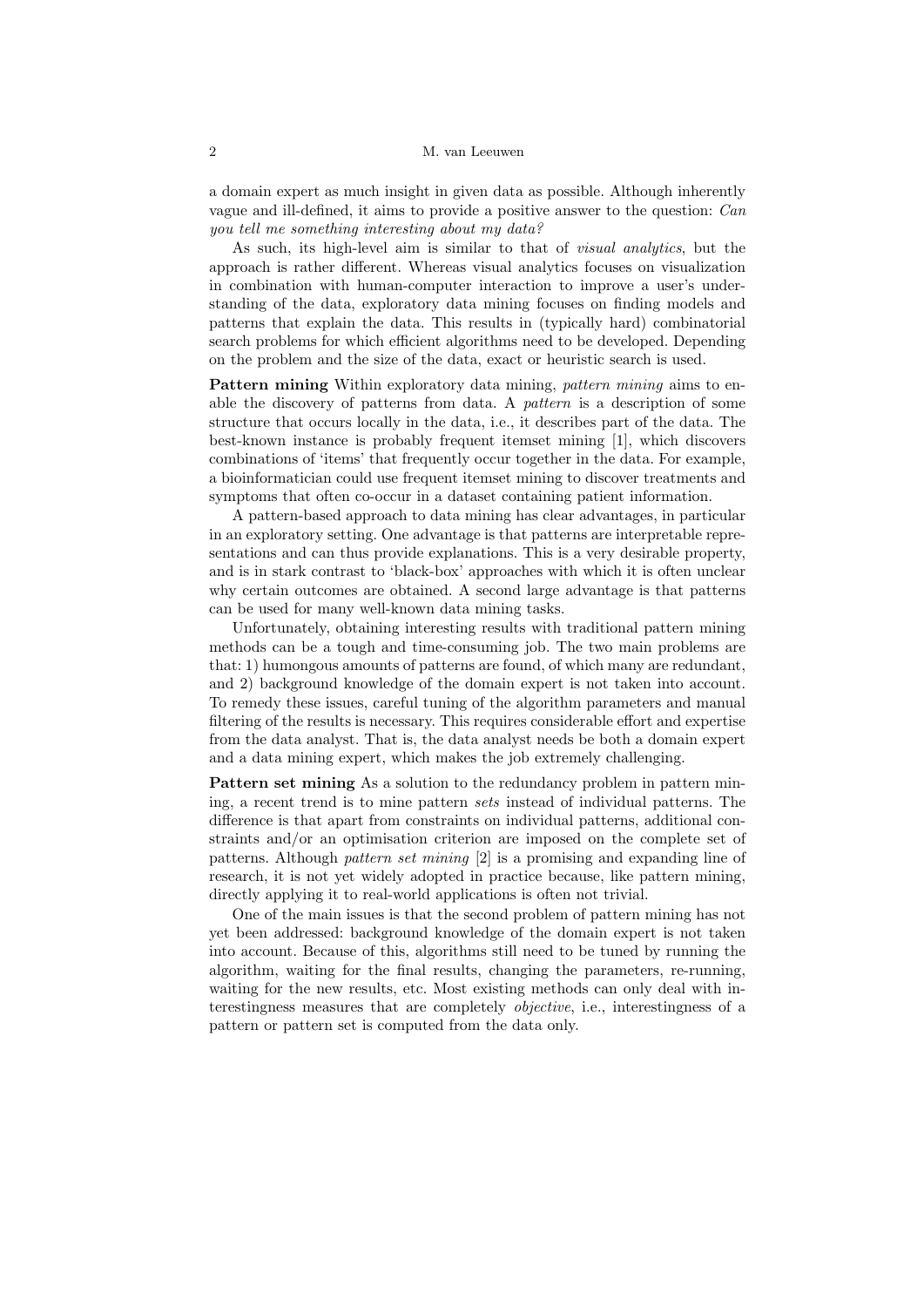Related approaches To tackle the problems of tuning and uninteresting results, Guns et al. [3] advocate an approach based on declarative modelling. The analyst can specify the desired results by means of constraints and, optionally, an optimisation criterion. The idea is that constraints are intuitive, and can be iteratively added to the declarative model. A downside is that modelling background knowledge and the task at hand can be tough and still requires substantial skills from the analyst. Furthermore, the constraints need to constructed manually, while interactive approaches could learn these automatically.

Only very few existing exploratory data mining methods use visualisation and/or human-computer interaction (HCI). To spark attention to the potential synergy of combining these fields with data mining, a recent workshop [4] brought together researchers from all these fields. When visualisation is used in data mining, this is often done after the search [5, 6]. MIME [7] is an interactive tool that allows a user to explore itemsets, but only using traditional interestingness measures, which makes it still hard to find something that is subjectively interesting. Although data mining suites like RapidMiner<sup>1</sup> and KNIME<sup>2</sup> have graphical user interfaces that make data analysis relatively accessible, one needs to construct a workflow and tune parameters.

The importance of taking user knowledge and goals into account was first emphasised by Tuzhilin [8]. More recently De Bie et al. [9, 10] argued that traditional objective quality measures are of limited practical use and proposed a general framework that models background knowledge. This work strongly focuses on modelling subjective interestingness, and using the resulting measure for mining is not always straightforward.

Aims and roadmap The purpose of this paper is to discuss the current stateof-the-art in interactive data exploration using pattern mining, and to point out open problems and promising future directions. In the end, the overall goal is to make pattern set mining a more useful tool for exploratory data mining: to enable efficient pattern-based data exploration and identify interesting structure in data, where interestingness is both user- and task-specific.

For this, we argue that it is essential to *actively involve the user in the discov*ery process. After all, interestingness is both user- and task-specific. To achieve this, close collaboration between data mining and both human-computer interaction and visualisation will be needed, as Holzinger [11] recently also argued. By integrating efficient pattern mining algorithms into the visual analytics loop [12], and combining these with sophisticated and adaptive subjective interestingness measures, pattern-based data exploration will be able to tell you something interesting about your data.

After providing an introduction to pattern mining and pattern set mining in Section 2, Section 3 describes the current state-of-the-art in interactive pattern mining. After that, Section 4 illustrates the potential of interactive pattern mining with a case study in sports analytics. Section 5 discusses open problems and potential directions for future research, after which we conclude in Section 6.

 $^1$  www.rapidminer.com

 $^2$  www.knime.org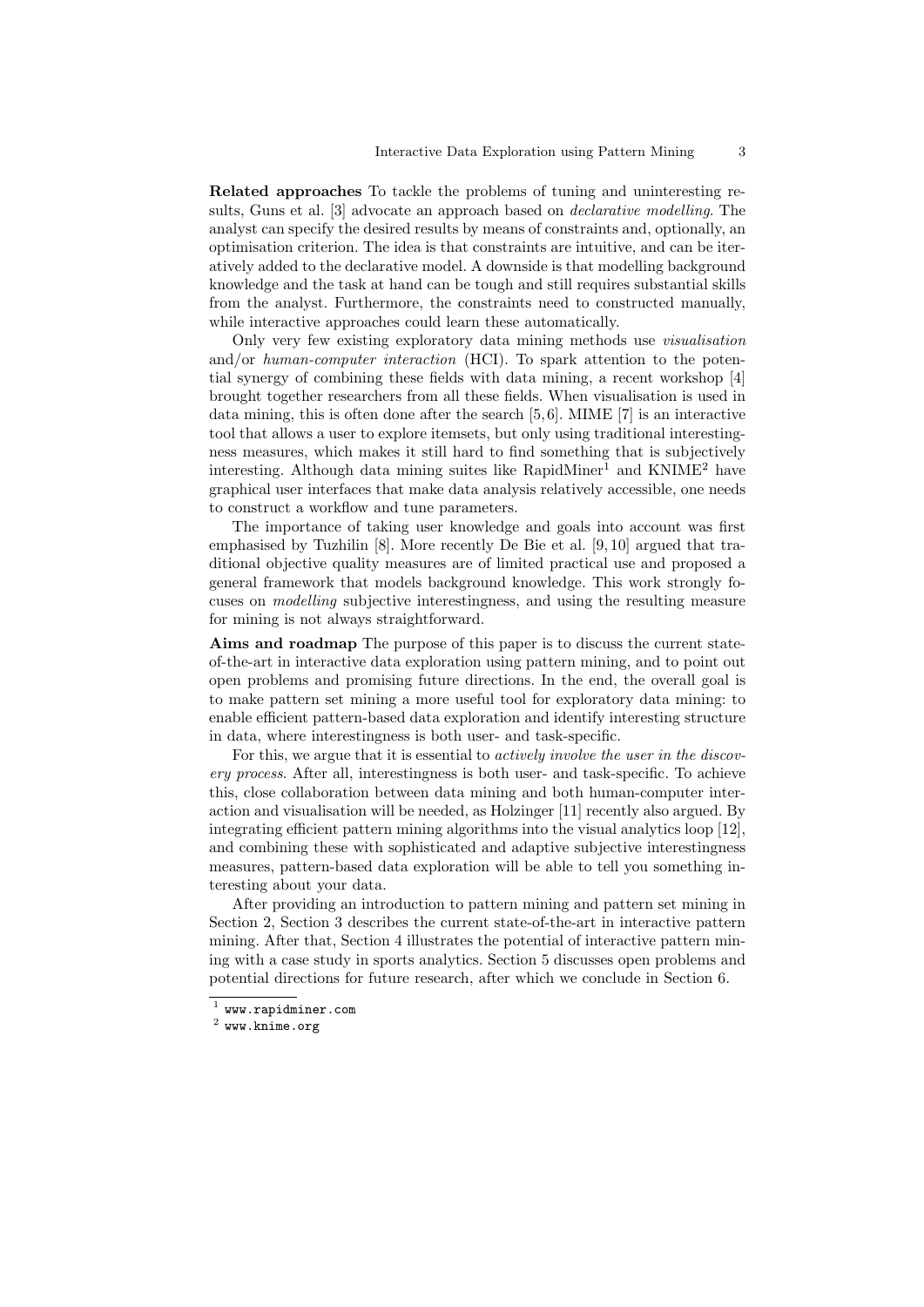# 2 Background and Glossary

This section provides an introduction to pattern mining and pattern set mining, which can be safely skipped by readers already familiar with these areas.

#### 2.1 Pattern mining

Pattern mining aims to reveal structure in data in the form of patterns. A pattern is an element of a specified pattern language  $\mathcal P$  that describes a subset in a dataset D; a pattern can be regarded as a description of some local structure. The commonly used formalisation of pattern mining is called theory mining, where the goal is to find the theory  $Th(\mathcal{P}; D; q) = \{p \in \mathcal{P} \mid q(p, D) = \text{true}\},\$  with q a selection predicate that returns true iff  $p$  satisfies the imposed constraints on  $D$ .

Many instances of this task exist, with different algorithms for each of them. For example, frequent itemsets [1] are combinations of items that occur more often than a given threshold. In this context, a database  $D$  is a bag of transactions over a set of items I, where a transaction t is a subset of I, i.e.,  $t \subseteq I$ . Furthermore, a pattern p is an itemset,  $p \subseteq I$ , and pattern language  $P$  is the set of all such possible patterns,  $\mathcal{P} = 2^I$ . An itemset p occurs in a transaction t iff  $p \subset t$ , and its support is defined as the number of transactions in D which it occurs, i.e.,  $supp(p, D) = |\{t \subseteq D \mid p \subseteq t\}|$ . A pattern p is said to be frequent iff its support exceeds the minimum support threshold minsup. That is, q returns true iff  $supp(p, D) > minsup$ , and the theory consists of all itemsets satisfying q. Frequent itemsets can be mined efficiently due to monotonicity of the frequency constraint. Other types of frequent patterns exist for e.g., sequences and graphs.

Subgroup discovery [13, 14] is another example of pattern mining. It is concerned with finding subsets of a dataset for which a target property of interest deviates substantially when compared to the entire dataset. In the context of a bank providing loans, for example, we could find that 16% of all loans with  $purpose = used \ car$  are not repaid, whereas for the entire population this proportion is only 5%. Subgroup discovery algorithms can cope with a wide range of data types, from simple binary data to numerical attributes and structured data. Subgroup interestingness measures generally compute a combination of the degree of deviation and the size of the subset.

All pattern mining techniques have the disadvantage that the selection predicate  $q$  considers only individual patterns. Consequently, vast amounts of similar and hence redundant patterns are found – the infamous pattern explosion. Suppose a supermarket that sells n different products. In this case, there are  $2^n$ combinations of products that each form an itemset  $p$ . If an itemset  $p$  frequently occurs in the data, all  $r \subseteq p$  are automatically also frequent. In practice this means that  $Th(\mathcal{P}; D; q)$  contains an enormous amount of patterns, of which many are very similar to each other.

An initial attempt to solve this problem was the notion of condensed representations. Closed frequent itemsets [15], for example, are those itemsets  $p$  for which no  $r \subset p$  exists that describes the same subset of the data. From the set of closed itemsets, the full set of frequent itemsets can be reconstructed and the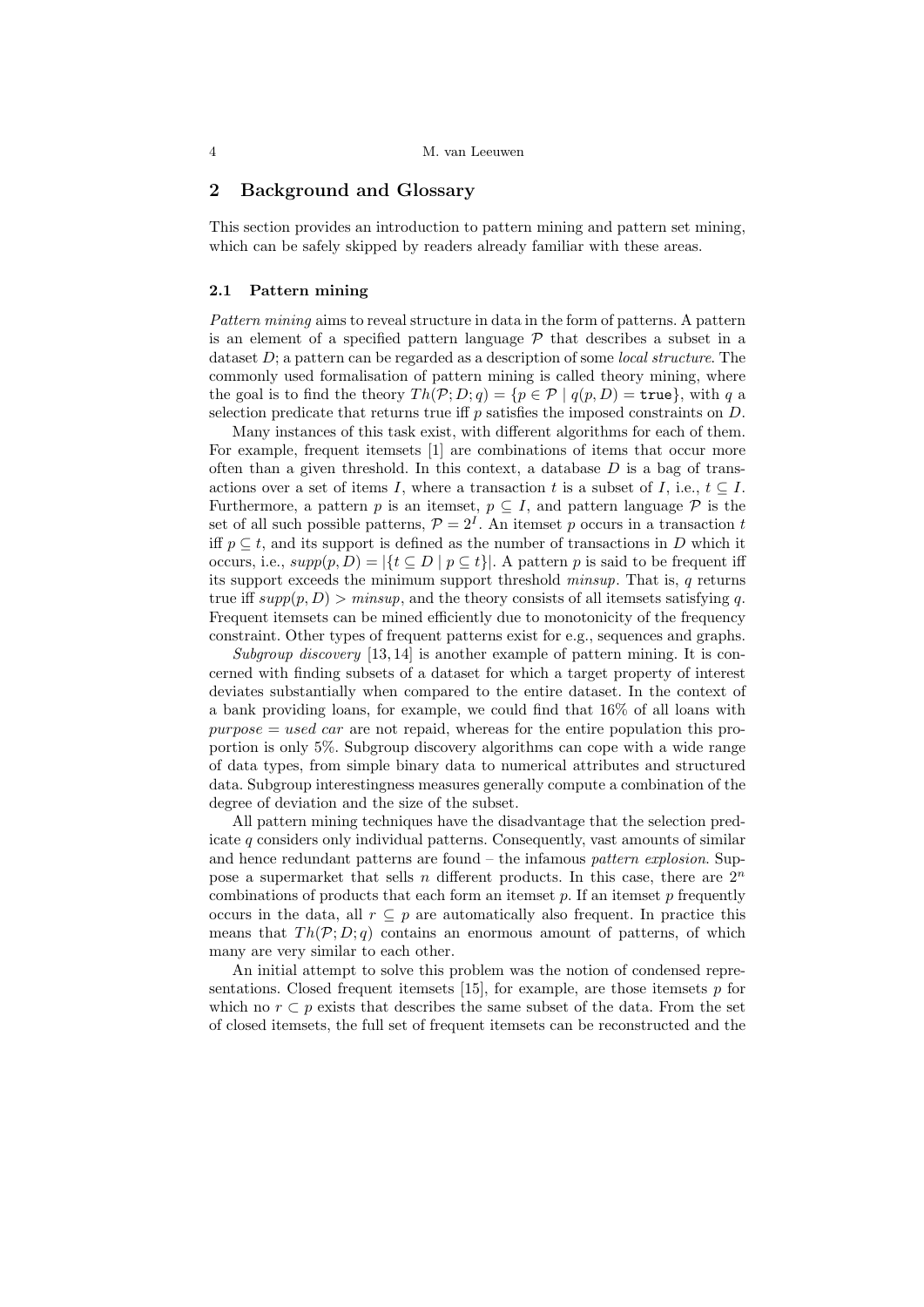condensed representation is, hence, lossless. Unfortunately, most condensed representations result in pattern collections that are still too large to be practically useful or interpretable by domain experts.

Also making this observation, Han wrote in 2007 [16]:

We feel the bottleneck of frequent pattern mining is not on whether we can derive the complete set of frequent patterns under certain constraints efficiently but on whether we can derive a compact but high quality set of patterns that are most useful in applications.

#### 2.2 Pattern set mining

A recent trend that alleviates the pattern explosion is pattern set mining [2], by imposing constraints on the complete result set in addition to those on individual patterns. From a theory mining perspective, this results in the following formalisation:  $Th(\mathcal{P}; D; q) = \{ S \subseteq \mathcal{P} \mid q(S, D) = \text{true} \}.$ 

Depending on the constraints, in practice this can still result in a gigantic set of results, but now consisting of pattern sets instead of patterns. Mining all pattern sets satisfying the constraints is therefore both undesirable and infeasible, and it is common practice to mine just one. For this purpose, some optimisation criterion is often added. Due to the large search space this can still be quite challenging and heuristic search is commonly employed.

While a pattern describes only local structure, a pattern set is expected to provide a global perspective on the data. Hence, it can be regarded as a (global) model consisting of (local) patterns, and a criterion is needed to perform model selection. Depending on the objective, such criteria are based on e.g. mutual information [17] or the Minimum Description Length (MDL) principle [18]. In all cases, the task can be paraphrased as: Find the best set of patterns.

As an example, Krimp [18] uses the MDL principle to induce itemset-based descriptions of binary data. Informally, the MDL principle states that the best model is the one that compresses the data best, and the goal of Krimp is to find a set of patterns that best compresses the data. It was already mentioned that one of the advantages of pattern-based approaches is that patterns can be used for many other data mining tasks. This is particularly true for the compression approach to pattern-based modelling: successful applications include, e.g., classification [19], clustering [20], and difference characterisation [21].

#### 2.3 Glossary

- Pattern mining Discovering local structure from data through algorithmic search, where structure is represented by interpretable elements from a pattern language.
- Frequent pattern mining Includes frequent itemset mining, but also methods for mining frequent sequences, (sub)graphs, and other pattern types.
- **Subgroup discovery** Subgroup discovery can be seen as an instance of *super*vised descriptive rule discovery [22]. It aims at discovering descriptions of data subsets that deviate with respect to a specified target.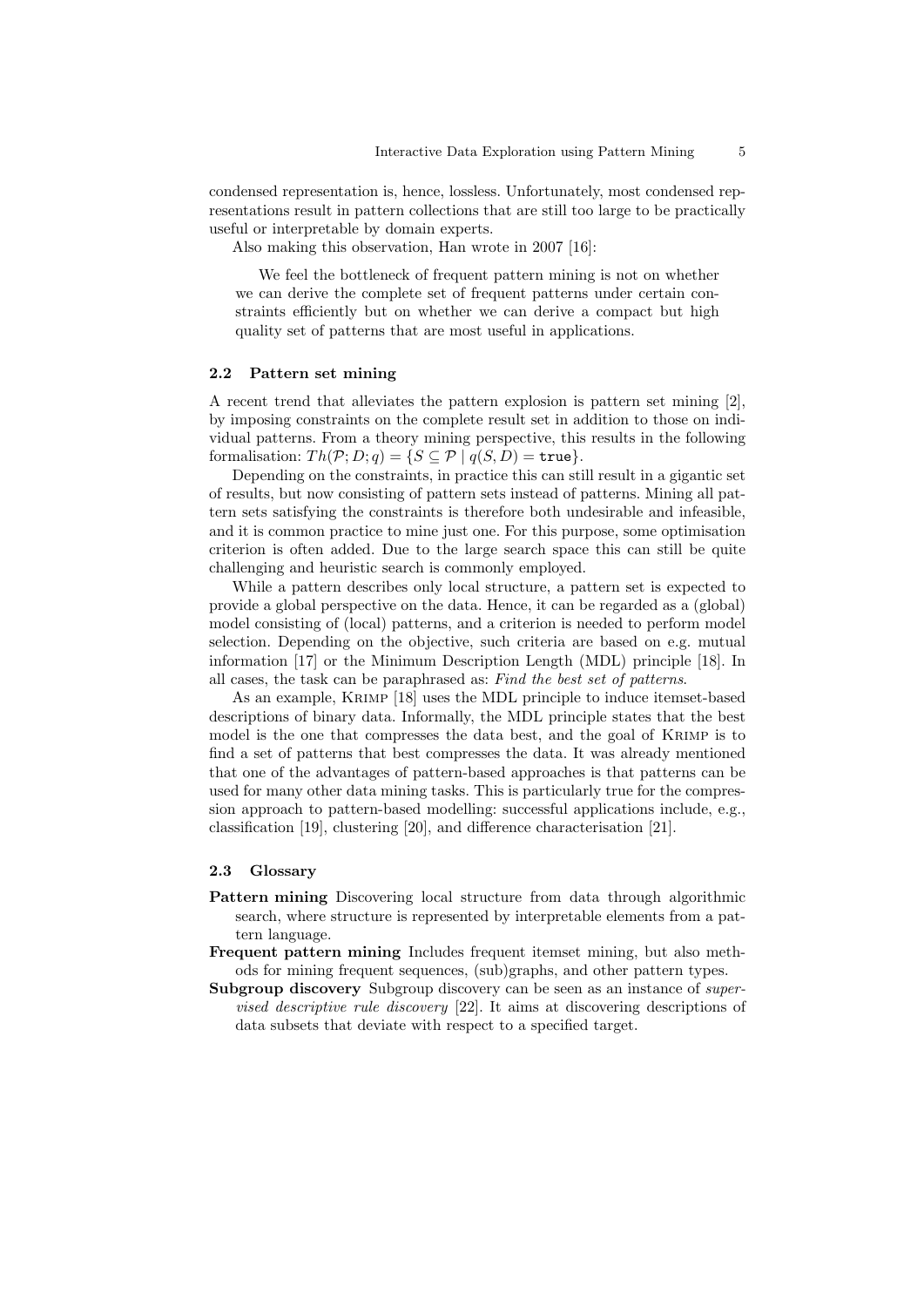- Top-K pattern mining Search for the  $k$  best patterns with regard to an interestingness measure. Does not solve the pattern explosion, because of the redundancy in the used pattern languages and correlations in the data.
- Pattern set mining Mine sets of patterns instead of individual patterns. The large advantage of imposing global constraints and/or having an optimisation criteria is that redundancy can be eliminated.
- Descriptive pattern set mining One of the main classes that can be distinguished in pattern set mining, which aims to provide compact and interpretable descriptions of the data.
- Supervised pattern set mining A second main class, used when there is a specific target property of interest. Subgroup discovery is an example of a supervised pattern mining task, and pattern set mining variants also exist.
- Objective interestingness Almost all interestingness measures for pattern (set) mining up to date are unable to deal with background knowledge or user feedback provided by a domain expert, and are therefore called objective.
- Subjective interestingness Interestingness is inherently subjective and should take into account the goals and background knowledge of the current user.

## 3 State-of-the-Art

For the sake of brevity, in this section we restrict ourselves to recent pattern mining techniques that go *beyond objective interestingness* and enable *user interac*tion. We consider both descriptive and supervised techniques. See Kontonasios et al. [9] for a discussion of interestingness measures based on unexpectedness.

## 3.1 Integrating Interaction into Search

Subjective interestingness can be attained in several ways, and one high-level approach is to exploit user feedback to directly influence search.

Bhuiyan et al. [23] proposed a technique that is based on Markov Chain Monte Carlo (MCMC) sampling of frequent patterns. By sampling individual patterns from a specified distribution, the pattern explosion can be avoided while still ensuring a representative sample of the complete set of patterns. While sampling patterns, the user is allowed to provide feedback by *liking* or *disliking* them. This feedback is used to update the sampling distribution, so that new patterns are mined from the updated distribution. For the distribution, a scoring function is assumed in which each individual item has a weight and all items are independent of each other. By updating the weights, the scores of the itemsets and thus the sampling distribution change. Initially all weights are set to 1, so that the initial sampling distribution is the uniform distribution over all patterns.

In similar spirit, Dzyuba & Van Leeuwen [24] recently proposed Interactive Diverse Subgroup Discovery (IDSD), an interactive algorithm that allows a user to provide feedback with respect to provisional results and steer the search away from regions that she finds uninteresting. The intuition behind the approach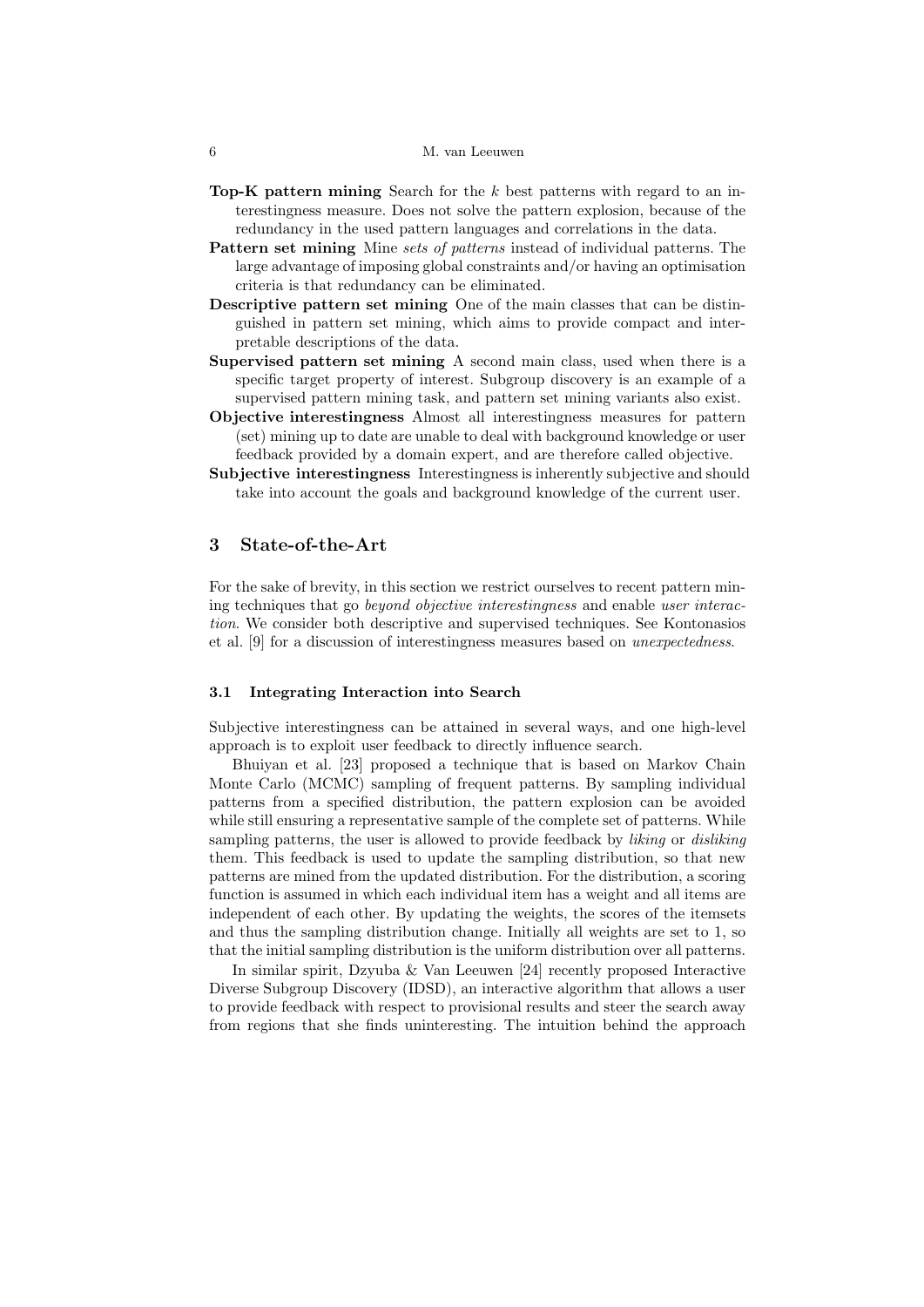is that the 'best' subgroups often correspond to common knowledge, which is usually uninteresting to a domain expert.

IDSD builds upon Diverse Subgroup Set Discovery (DSSD) [25]. DSSD was proposed in an attempt to eliminate redundancy by using a diverse beam search. For IDSD we augmented it by making the beam selection strategy interactive: on each level of the search, users are allowed to influence the beam by liking and disliking subgroups, as with the previous method. This affects the interestingness measure, which effectively becomes subjective. IDSD uses a naive scheme to influence the search and, as a result, does not always provide the desired results. However, as we will see in the next section, even a simple method like this can vastly improve the results by exploiting user feedback.

Galbrun and Miettinen [26] introduced SIREN, a system for visual and interactive mining of geospatial redescriptions. Geospatial redescription mining aims to discover pairs of descriptions for the same region, with each description over a different set of features. The system visualises the regions described by the discovered patterns, and allows the user to influence the search in ways similar to those used by IDSD; SIREN is also based on beam search. Although its specialisation to the geospatial setting is both an advantage and a disadvantage, it is another proof-of-concept demonstrating the potential of user interaction.

#### 3.2 Learning user- and task-specific interestingness

Although the methods in the previous subsection use interaction to influence the results, their ability to 'capture' subjective interestingness is limited. This is due both to the type of feedback and the mechanisms used to process this feedback.

Taking these aspects one step further, one can learn subjective interestingness from feedback given to patterns. This idea was recently investigated independently by both Boley et al. [27] and Dzyuba et al. [28]. The central idea is to alternate between mining and learning: the system mines an initial batch of patterns, a user is given the opportunity to provide feedback, the system learns the user's preferences, a new collection of patterns is mined using these updated preferences, etc. For learning the preferences of the user, standard machine learning techniques can be used, e.g., preference learning. Although the two approaches have a lot in common, there are also some important differences.

The One Click Mining system presented by Boley et al. can use any combination of pattern mining algorithms and learns two types of preferences at the same time. One one hand, it uses a multi-armed bandit strategy to learn which pattern mining algorithms produce the results that are most appreciated by the user. This is used to allocate the available computation time to the different algorithms. On the other hand and at the same time, co-active learning is used to learn a utility function over a feature representation of patterns. This utility function is used to compute a ranking over all mined patterns, which is used to determine which patterns are presented, and in what order, to the user. Both learning algorithms completely rely on input provided by means of implicit user feedback. Mined patterns are presented in a graphical user interface and the user can freely inspect and store them, or move them to the thrash.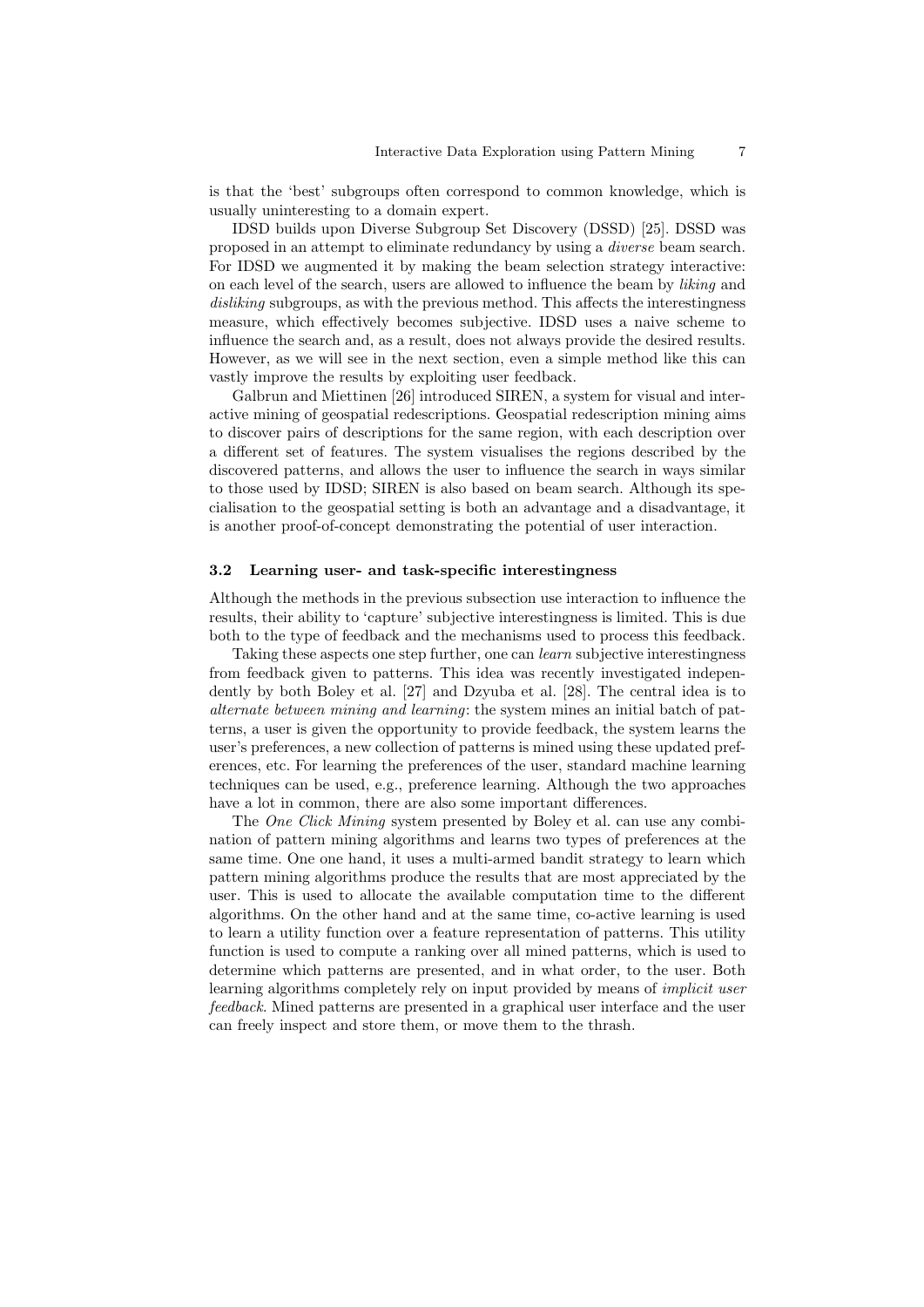Dzyuba et al. focus on a narrower research question: is it possible to learn a subjective ranking, i.e., a total order, over the space of all possible patterns, from a limited number of small 'queries' that are ranked by a user? For this, they partly build on the work by Rueping [29]. The assumption is that a user has an implicit preference between any pair of patterns, but cannot express this preference relation for all possible pairs. The proposed approach gives the user a small number of patterns (subgroups) and asks her to rank these patterns. RankSVM is then used to learn a preference relation over a feature representation of the patterns, and the resulting utility function can be used to mine subjectively more interesting patterns. An important difference with the approach by Boley et al. is that the learnt utility function is used as optimization criterion in the mining phase, and not only to rank the patterns returned by mining algorithms using objective interestingness measures. Also, query selection strategies inspired by active learning and information retrieval are used to select queries that minimise the effort required from the user.

#### 3.3 Formalising subjective interestingness

All methods discussed so far focus on learning and mining subjectively interesting patterns based on user feedback, but by using a specific learning algorithm they all potentially introduce a strong learning bias. To avoid this, one should first *formalise* subjective interestingness with a principled approach, and then develop the machinery required for using this formalisation.

De Bie [10] has developed a formal framework for exploratory data mining that formalises subjective interestingness using information theoretical principles. The general strategy is to consider prior beliefs, e.g., background information, as constraints on a probabilistic model representing the uncertainty of the data. To avoid introducing any bias, the Maximum Entropy distribution given the prior beliefs is used as model for the data. Given such a 'MaxEnt model', any pattern can be scored against it: one can compute how informative a pattern is given the current model. To avoid overly specific patterns from getting very high scores, the scores are normalised by the complexities of the pattern descriptions.

This framework lends itself well to iterative data mining: starting from a MaxEnt model based on prior beliefs, one can look for the subjectively most interesting pattern, which can then be added to the model, after which one can start looking for the next pattern, etc. Because the model is updated after the discovery of each high-scoring pattern, redundancy is avoided. A disadvantage is that the exact implementation of the 'MaxEnt approach' heavily relies on the specific data and pattern types at hand, but instances have been proposed for a variety of data types, e.g. for binary data [30] and multi-relational-data [31].

#### 3.4 Advantages and Disadvantages

Some advantages of pattern-based approaches to exploratory data mining have already been discussed, i.e., patterns are not only interpretable, they can also be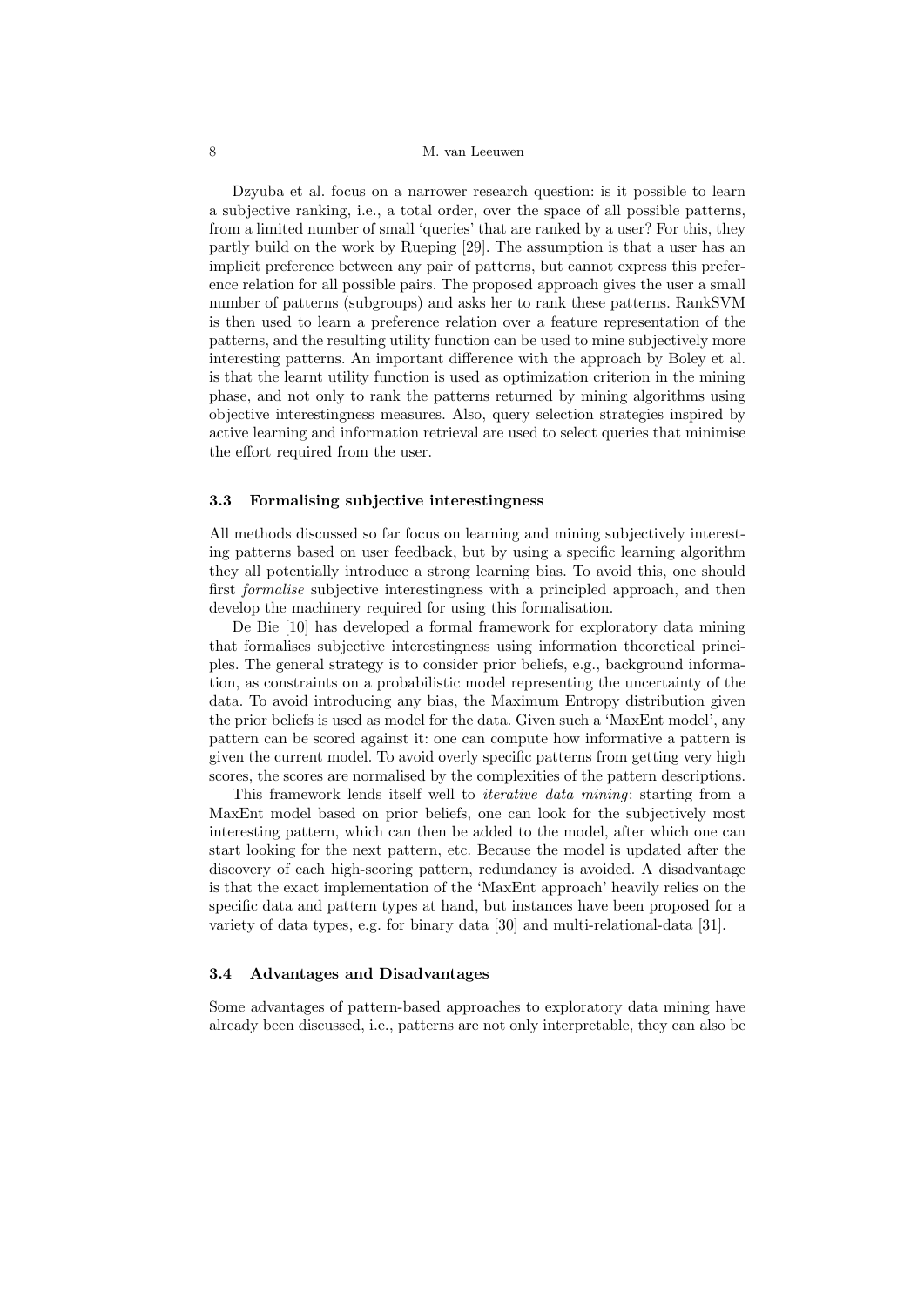Table 1. Subgroups discovered from the NBA dataset, (a) without and (b) with interaction. Given for each subgroup are its description, its size (number of tuples for which the description holds), and its (objective) interestingness. Taken from [24].

| Description                                                      | Size Interestingness |        |
|------------------------------------------------------------------|----------------------|--------|
| $opp\_def\_reb = F \wedge opponent \neq ATL \wedge thabet = F$   | 219                  | 0.0692 |
| $opp\_def\_reb = F \wedge opponent \neq ATL$                     | 222                  | 0.0689 |
| $opp\_def\_reb = F \wedge opponent \neq ATL \wedge ajohnson = F$ | 222                  | 0.0689 |
| $opp\_def\_reb = F \wedge thabet = F \wedge opponent \neq PHI$   | 225                  | 0.0685 |
| $opp\_def\_reb = F \wedge opponent \neq PHI$                     | 228                  | 0.0682 |

| Description                        |     | Size Interestingness |
|------------------------------------|-----|----------------------|
| $crawford = F \wedge matthews = T$ | 96  | 0.0328               |
| $hickson = T$                      | 143 | 0.0219               |
| $crawford = F \wedge hickson = T$  | 63  | 0.0211               |
| $mathews = T \wedge hickson = T$   | 99  | 0.0163               |
| $mathews = T \wedge pace < 88.518$ | 303 | 0.0221               |

(a) Without interaction – DSSD.

(b) With interaction – IDSD.

used for many other data mining tasks. Another advantage is that pattern languages are generally very expressive, which makes it possible to discover almost any local structure that is present in the data. This is, however, also one of the major disadvantages: because the languages are so expressive, in practice many patterns describe highly similar or even equivalent parts of the data.

Specific advantages of the methods presented in this section are that they allow the user to interactively find subjectively interesting patterns, at least to some extent. The methods in the first two subsections are limited when it comes to modelling interestingness, while the MaxEnt approach primarily focuses on scoring patterns and cannot be (straightforwardly) used for interactive learning and/or mining. All methods focus primarily on mining individual patterns rather than pattern sets, although the MaxEnt framework partially solves this by making iterative mining possible. Additional limitations and disadvantages of existing methods are discussed in Section 5.

# 4 Case Study: Sports Analytics

Let us illustrate the potential of interactive pattern mining with an example taken from Dzyuba et al. [24]. The example concerns a case study on basketball games played in the NBA. More specifically, experiments were performed on a categorical dataset containing information about games played by the Portland Trail Blazers in the 2011/12 season. Each tuple corresponds to a game segment and the attributes represent presence of individual players and standard game statistics. Please refer to [24] for further details.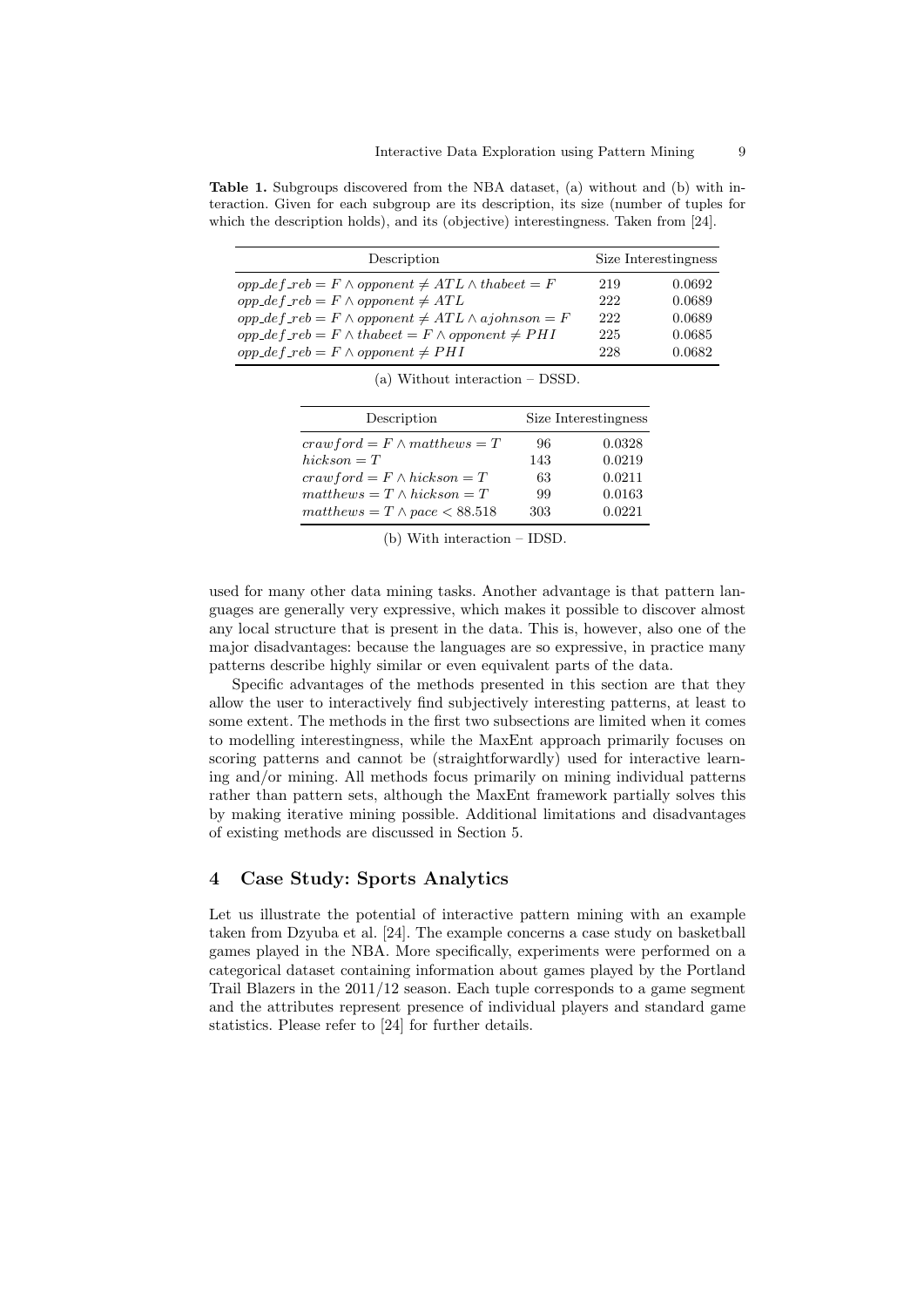Table 1 presents the results obtained on this data with two different subgroup discovery methods: one with and one without interaction. As target property of interest, offensive rating was used, i.e., the average number of points per shot. This means that subgroups with high interestingness describe game situations with a high average number of points per shot, which obviously makes it more likely for the team to win the game. The results were evaluated by a domain expert, i.e., a basketball journalist.

For the setting without interaction, DSSD [25] was used with its default parameter settings (Table  $1(a)$ ). The results suffer from two severe problems. First, the results are clearly redundant, i.e., diversity could not be attained with the default parameter settings. In fact, the subgroups together describe only 231 of 923 game segments (25.3%). Second, none of the discovered subgroups are interesting to the domain expert, as the descriptions contain no surprising and/or actionable information. For example, it is a trivial fact for experts that poor defensive rebounding by an opponent  $(opp\_def\_reb = F)$  makes scoring easier, while *absence of reserve players* Thabeet and A. Johnson is not informative either – they more often than not are on the bench anyway.

For the interactive setting, the basketball journalist was asked to use IDSD [24] and evaluate its results (Table 1(b)). With limited effort, he was able to find subgroups that he considered more interesting and actionable: Crawford, Matthews, and Hickson were key players and they often played for the team. So although objective interestingness of the subgroups was clearly lower, subjective interestingness was substantially higher. In addition, the five subgroups together cover 512 game segments (55.5% of the dataset), implying that the interactive results are also more diverse than the non-interactive. A disadvantage of this particular approach is that not all sessions resulted in interesting results, but this is due to the (ad hoc) way in which feedback is elicited and processed.

## 5 Open Problems and Future Outlook

We now discuss a number of open problems that we believe need to be solved in order to achieve the overall goal of interactive, pattern-based data exploration.

1. Discovery of pattern-based models for specific users and/or tasks We have argued that purely objective interestingness measures that cannot be influenced are inherently problematic, since interestingness depends on the specific user and task at hand. Hence, adaptivity and subjective interestingness are required. For this, we need an iterative approach to pattern-based modelling that learns what models are interesting during the discovery process, as illustrated in Figure 1. By learning user- and/or task-specific interestingness based on intermediate results, the system can gradually refine and improve its results.

This could be achieved through interaction with a domain expert, but another approach would be to automatically learn task-specific utility, e.g. by having some (automated) feedback procedure as to how useful intermediate results are in an online setting. In such situations an important challenge might be to deal with concept drift, i.e., interestingness must be adaptive and change when needed.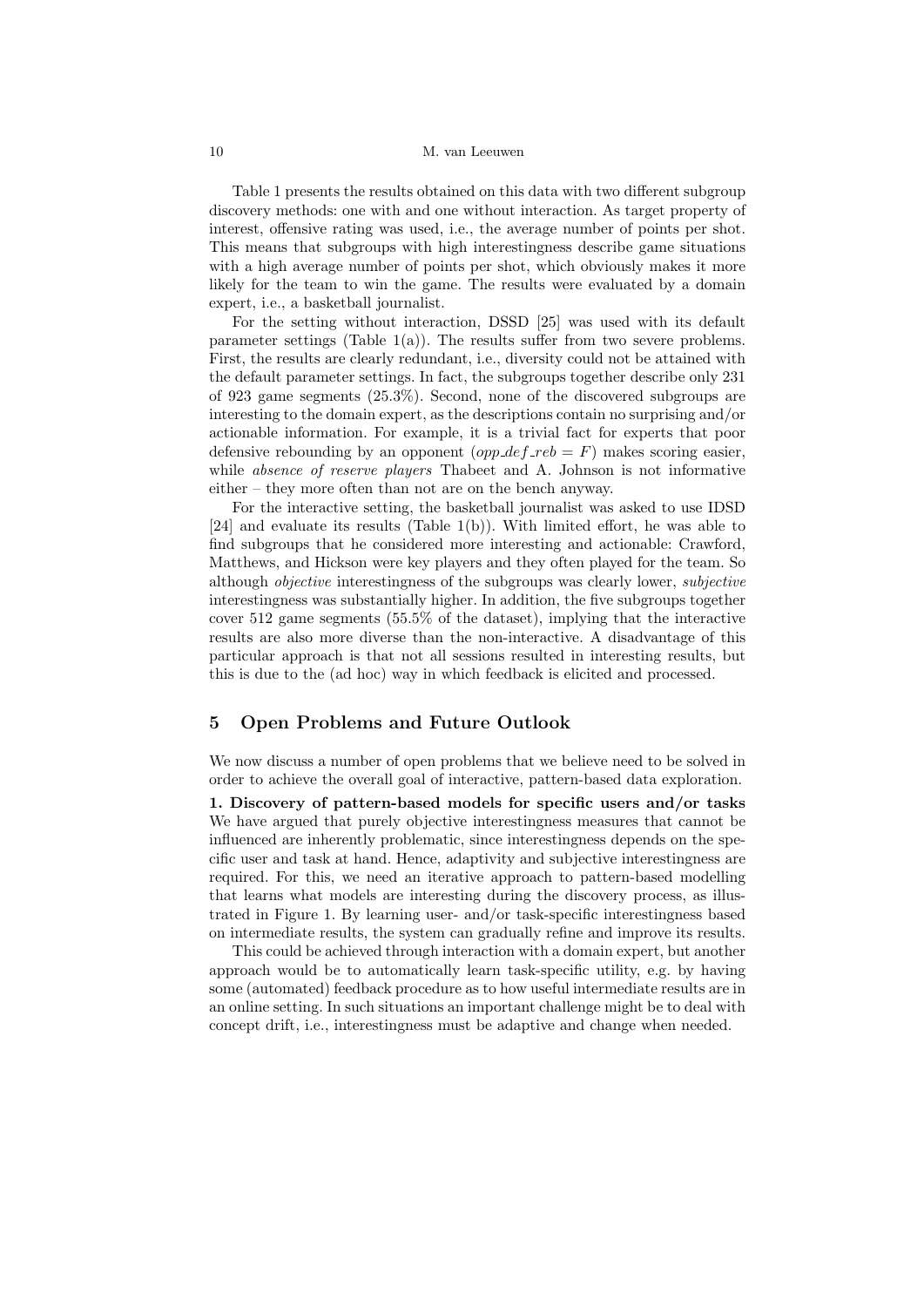

Fig. 1. General approach to learning subjective interestingness for pattern sets.

The methods described in the previous section are a good start in this direction, but they all have their limitations. We need more principled solutions that incorporate both 1) learning and modelling of interestingness, and 2) mining of subjectively interesting pattern-based models. In particular, most existing interactive pattern mining techniques consider only the subjective interestingness of individual patterns, not that of pattern sets.

2. Resource-constrained pattern set mining through sampling Even on modern desktop computers and dedicated computing servers, existing pattern set mining methods require at least minutes and sometimes hours to compute a result. This makes it hard to apply these methods in a realistic environment, e.g., for purposes of interactive mining, in settings where resources are constrained, or when there is ample of data. Interactive data mining can only become successful if results can be computed and presented to the user virtually instantly.

Pattern (set) sampling according to some subjective, learnt interestingness measure could provide a solution to this problem. Due to extensive redundancy in the solution space, it is sufficient to identify good solutions rather than the optimal solution. These can be presented to, and evaluated by, the user or system, so that feedback can be given and the subjective interestingness can be updated.

3. Principled evaluation of exploratory data mining results Over the past years we have witnessed the publication of a large number of novel algorithms for exploratory data mining. Despite this, there is still a lack of principled methods for the qualitative evaluation of these techniques. Consequently, it is not always clear which methods perform well and under what circumstances.

Although this problem is partly due to the nature of the area, i.e., exploratory data mining, the field would greatly benefit from principled evaluation methods.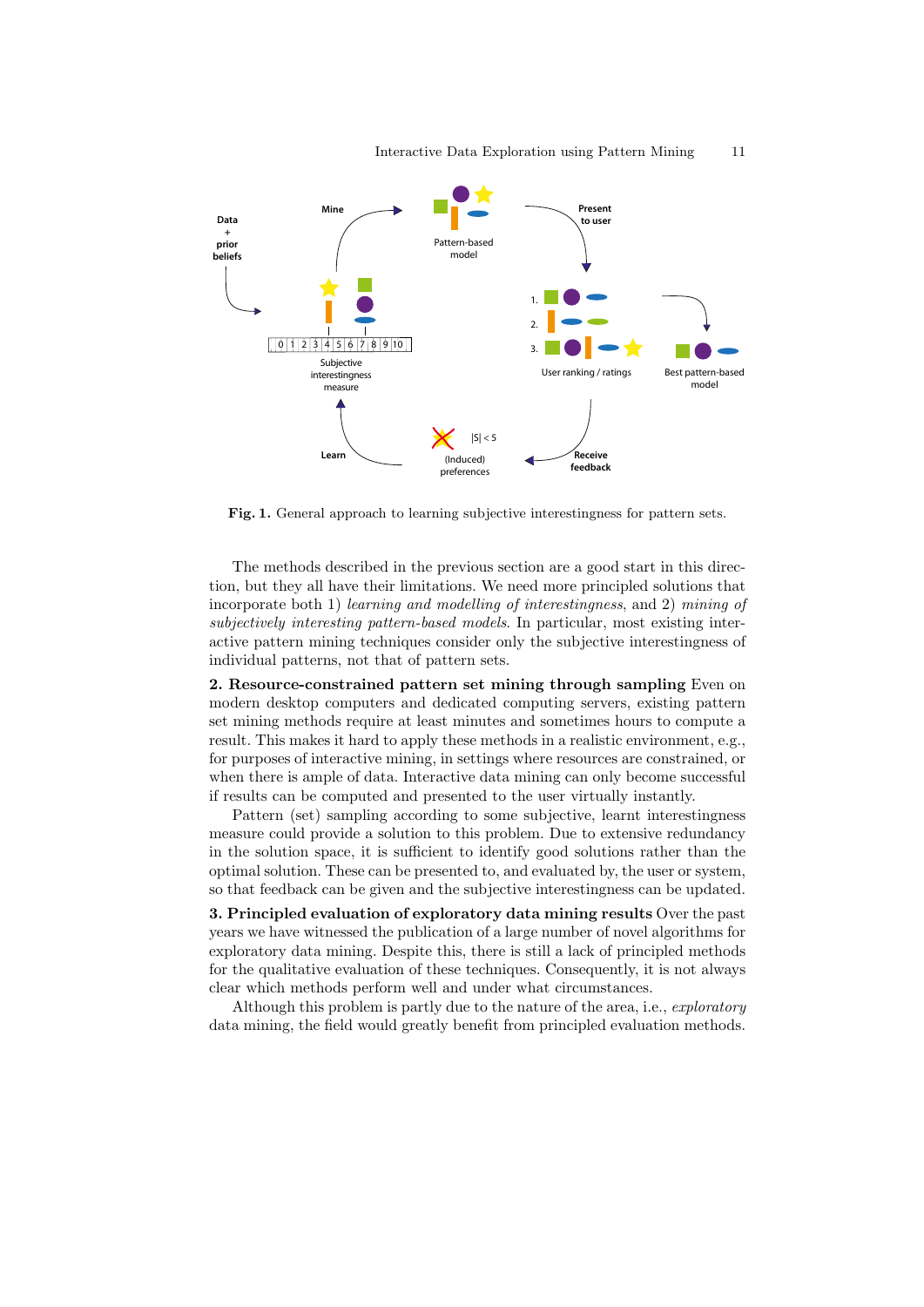One approach would be to do (possibly large-scale) user studies, as is also done in information retrieval. It could be argued that the evaluation of pattern sets resembles that of documents retrieved for queries, and therefore measures and techniques inspired by information retrieval could be used. For that reason, collaborations between pattern mining and information retrieval researchers on this topic could be very valuable. A disadvantage is that user studies are complex to conduct, if only because in many cases only one or very few domain experts are available. Another approach might be to construct benchmark datasets for which domain experts know what knowledge they contain. If this can be represented as 'ground truth', this might help to evaluate both existing and novel algorithms. For example, the benchmark datasets made available by the TREC conferences<sup>3</sup> have helped substantially to advance the state-of-the-art in information retrieval.

4. Pattern visualisation for easy inspection and feedback The proposed directions to solving problems 1 and 3 implicitly assume that patterns can be straightforwardly presented to the user, and that the desired feedback can be elicited, but these are non-trivial problems by themselves. To solve these problems, close collaboration with experts from fields like visualisation, visual analytics, and human-computer interaction will be essential.

One problem concerns the visualisation of patterns together with the data. Although the descriptions of patterns can be easily presented to a user, interpretation takes time. In particular when a set of patterns is to be evaluated by a user, it would help to visualise the structure in the data that it represents. Even for itemsets and binary data, this can already be quite complex: a single itemset can be visualised as a square in the matrix, but multiple itemsets do not need to be contiguous and may overlap.

A second problem concerns the interaction between the user and patterns. Different types of feedback can be used for inducing subjective interestingness, either implicit (inspect, thrash, ignore, etc.) or explicit (ratings, ranking patterns, etc.). But what is the best way to let a user interact with patterns? In the context of pattern mining this question is currently completely unexplored.

# 6 Conclusions

We argued that it is essential to actively involve the user in the exploratory data mining process in order to discover more interesting results. The state-of-theart in interactive pattern mining demonstrates that even simple techniques can already vastly improve the results. Still, four important challenges remain.

The first key challenge is to develop principled methods for learning and modelling user- and task-specific interestingness. The second challenge is tightly connected to this and is to enable resource-constrained mining of subjectively interesting pattern-based models. Once solved, the solutions to these challenges will together form a firm foundation for interactive data mining, but to make this successful the last two challenges will need to be addressed as well.

 $3$  http://trec.nist.gov/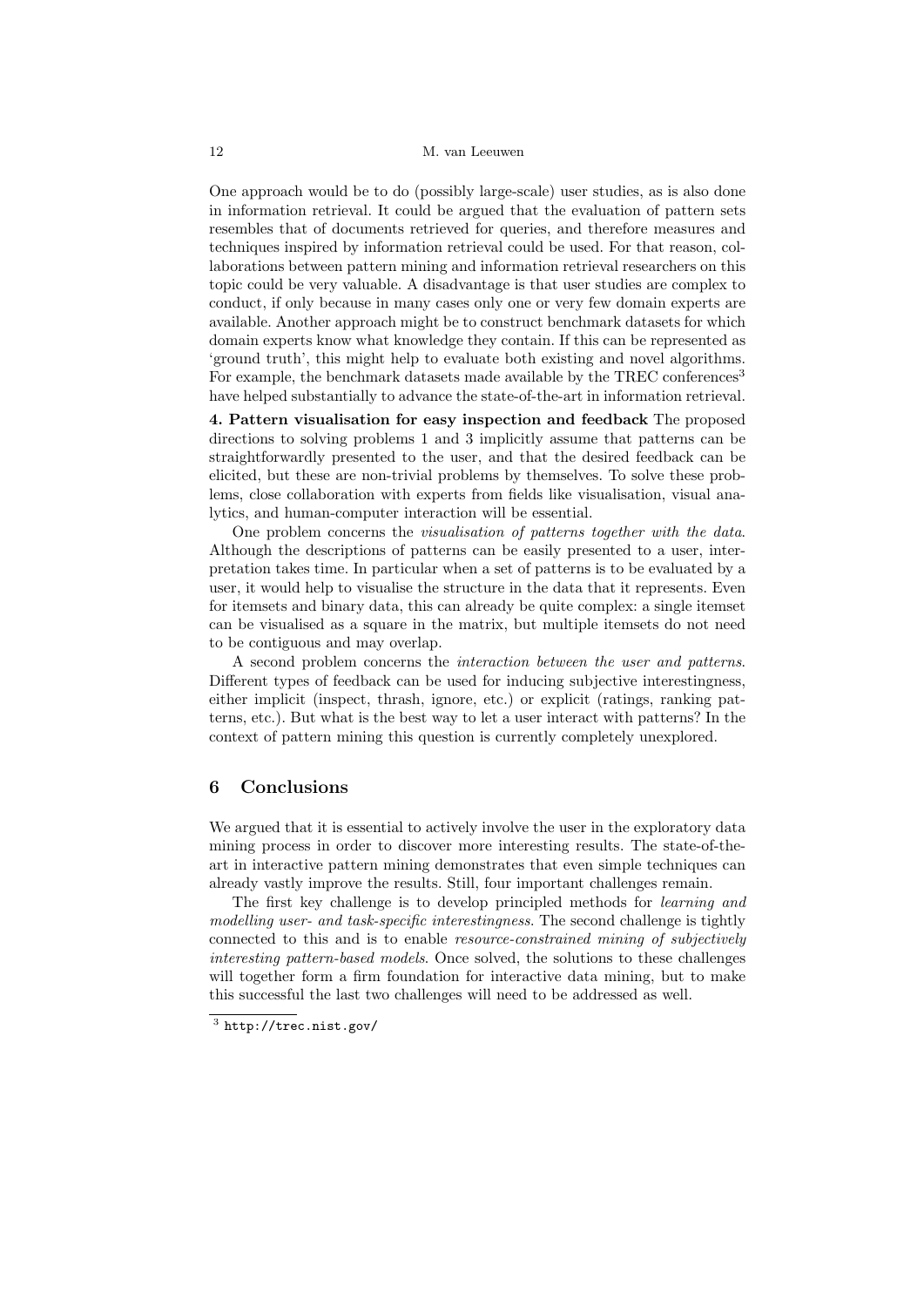That is, the third challenge concerns the principled evaluation of exploratory data mining results, which is important to be able to compare methods. In particular for interactive data mining, solid evaluation methodologies are required, because results are likely to be deemed too subjective otherwise. The fourth and final challenge is to establish visualisation and interaction designs for patternbased models, to enable effective presentation and feedback elicitation.

The ultimate goal is to make pattern mining practically more useful, by enabling the user to interactively explore the data and identify interesting structure through pattern-based models that can be visualised and interacted with.

Acknowledgments. The author is supported by a Postdoctoral Fellowship of the Research Foundation Flanders (FWO). He would like to thank Vladimir Dzyuba for providing useful comments on an early version of this paper.

# References

- 1. Agrawal, R., Imielinksi, T., Swami, A.: Mining association rules between sets of items in large databases. In: Proceedings of the SIGMOD'93. ACM (1993) 207–216
- 2. Bringmann, B., Nijssen, S., Tatti, N., Vreeken, J., Zimmermann, A.: Mining sets of patterns: Next generation pattern mining. In: Tutorial at ICDM'11. (2011)
- 3. Guns, T., Nijssen, S., Raedt, L.D.: Itemset mining: A constraint programming perspective. Artif. Intell. 175(12-13) (2011) 1951–1983
- 4. Chau, D.H., Vreeken, J., van Leeuwen, M., Faloutsos, C., eds.: IDEA '13: Proceedings of the ACM SIGKDD Workshop on Interactive Data Exploration and Analytics, New York, NY, USA, ACM (2013)
- 5. Atzmüller, M., Puppe, F.: Semi-automatic visual subgroup mining using vikamine. Journal of Universal Computer Science 11(11) (2005) 1752–1765
- 6. Lucas, J.P., Jorge, A.M., Pereira, F., Pernas, A.M., Machado, A.A.: A tool for interactive subgroup discovery using distribution rules. In: Proceedings of EPIA'07. (2007) 426–436
- 7. Goethals, B., Moens, S., Vreeken, J.: MIME: a framework for interactive visual pattern mining. In: Proceedings of KDD'11. (2011) 757–760
- 8. Tuzhilin, A.: On subjective measures of interestingness in knowledge discovery. In: Proceedings of KDD'95. (1995) 275–281
- 9. Kontonasios, K.N., Spyropoulou, E., De Bie, T.: Knowledge discovery interestingness measures based on unexpectedness. Wiley Int. Rev. Data Min. and Knowl. Disc. 2(5) (September 2012) 386–399
- 10. De Bie, T.: An information theoretic framework for data mining. In: Proceedings of KDD'11. (2011) 564–572
- 11. Holzinger, A.: Human-computer interaction and knowledge discovery (hci-kdd): What is the benefit of bringing those two fields to work together? In: Proceedings of CD-ARES'13. (2013) 319–328
- 12. Keim, D., Andrienko, G., Fekete, J.D., Görg, C., Kohlhammer, J., Melançon, G.: Visual analytics: Definition, process, and challenges. In Kerren, A., Stasko, J.T., Fekete, J.D., North, C., eds.: Information Visualization. Springer-Verlag, Berlin, Heidelberg (2008) 154–175
- 13. Klösgen, W.: Explora: A Multipattern and Multistrategy Discovery Assistant. In: Advances in Knowledge Discovery and Data Mining. (1996) 249–271